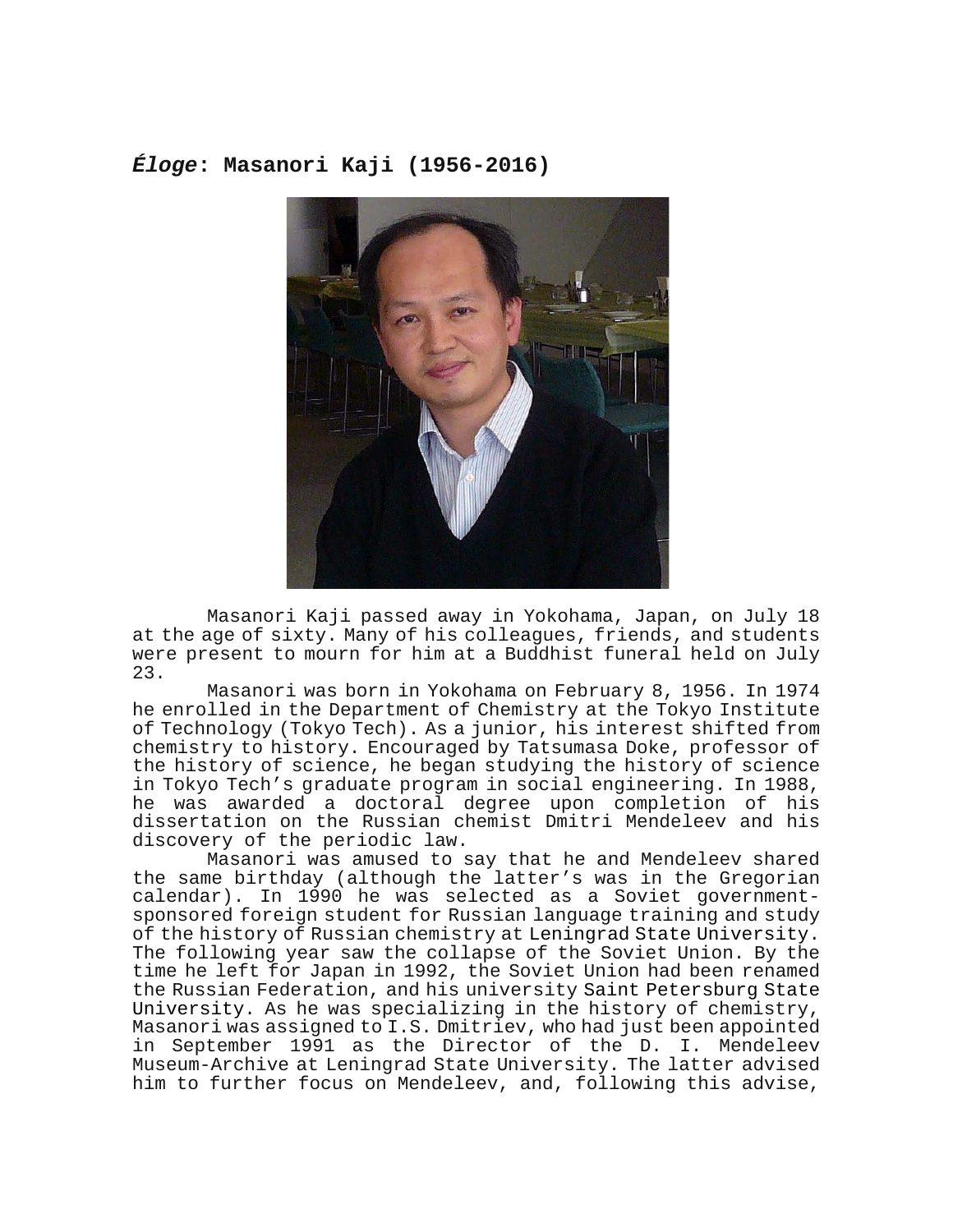Masanori became one of the leading scholars in the world on Mendeleev's life and work. In 1997, he published the first scientific biography written in the Japanese language about the eminent Russian scholar: *Mendeleev's Discovery of the Periodic Law of Chemical Elements* (Sapporo: Hokkaido University Press, 1997). This was followed by numerous journal articles on that topic, including some publications in Russian. One often cited article was on 'branches of Mendeleev's genealogical tree' investigated Mendeleev's Japanese relatives, in particular his granddaughter.

He received the 2005 Outstanding Paper Award from American Chemical Society's Division of the History of Chemistry for his paper "D. I. Mendeleev's Concept of Chemical Elements and *The Principles of Chemistry*," *Bulletin for the History of Chemistry* vol.27, no.1 (2002): 4-16. He co-edited *Early Responses to the Periodic System* (Oxford University Press, 2015).

Over the past decade, he eagerly worked on the history of organic chemistry in Japan, with a special focus on the work of Riko Majima and Tetsuo Nozoe.

Masanori later also contributed important publications on the eminent Russian scholar V. I. Vernadskii, including a translation of his work on the history of science. One of the most interesting of Masanori's publications about Vernadskii was a study of his role in the Soviet atomic project. Prompted by an article published by E. O. Lawrence in *The New York Times* Vernadskii advocated for the formation of the Commission on the Problems of Uranium in the USSR in 1940, similar to what Einstein had done in the United States.

Thus, Masanori was a leading scholar of Russian and Japanese chemistry. A prolific writer, he published and edited over 10 books and wrote nearly 40 papers either in Japanese, English, or Russian.

Masanori became an associate professor of the history of science at the Tokyo Institute of Technology in 1994. He was promoted to professor in 2014.He served the Japanese Society for the History of Chemistry for many years as a Council member and was Secretary in Chief from 2007 to 2013. He was also an Executive Council member of the Commission for the History of Modern Chemistry (CHMC), of the International Union of History and Philosophy of Science, Division of History of Science and Philosophy. Masanori played a major role in organizing the International Workshop on the History of Chemistry (IWHC 2015), "Transformation of Chemistry from the 1920s to the 1960s," held in March 2015 at Tokyo Tech.

He was a real cosmopolitan who restlessly took part in many international conferences in Europe, America, Middle East, and Asia. In Japan, he always showed warm hospitality to foreign scholars who visited Japan. Masanori had many friends and colleagues in Russia. He maintained close scholarly ties with the Chemistry Faculty at Moscow University and the Russian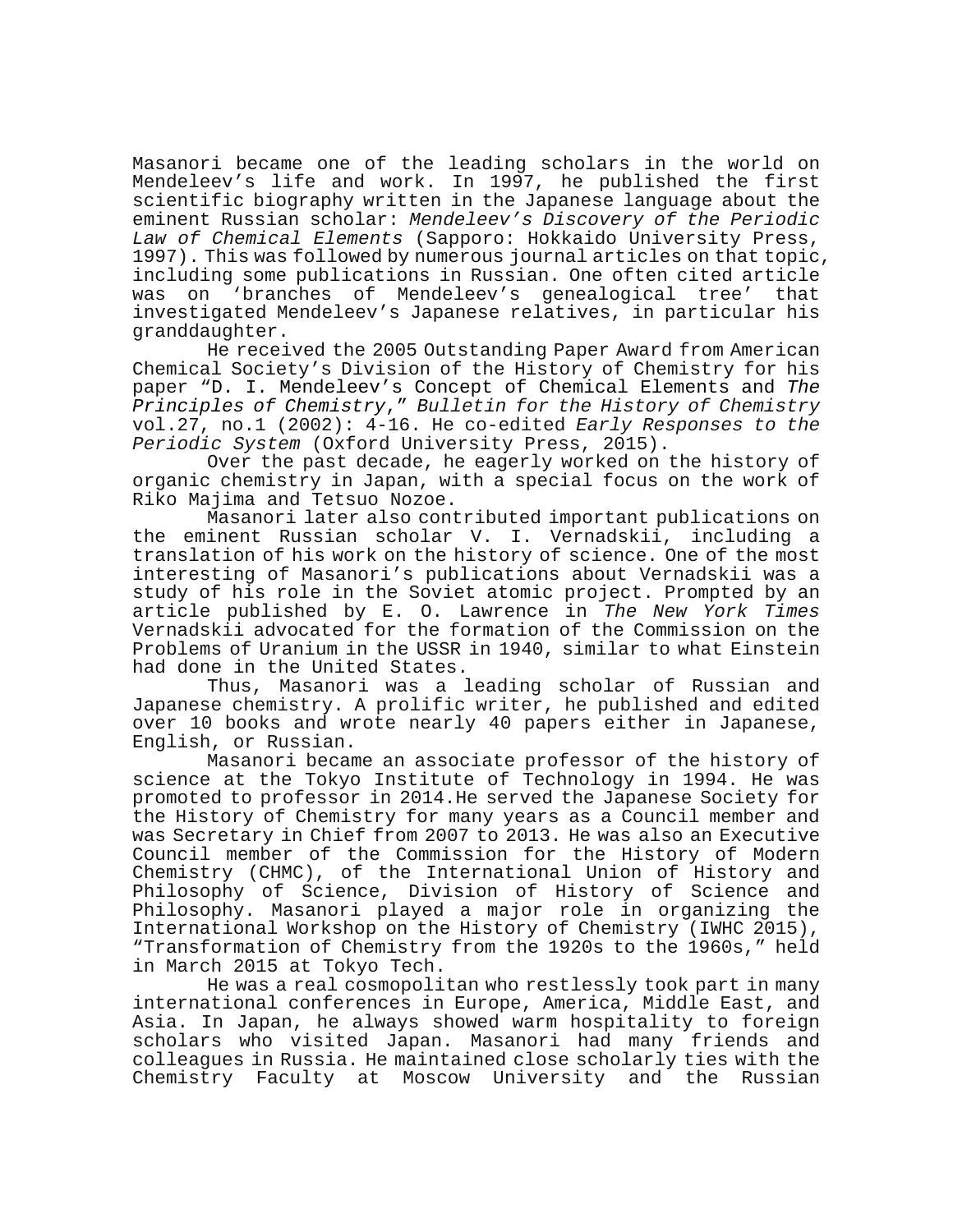Chemical-Technological University named after D. I. Mendeleev. Over the course of many years, Masanori forged many direct ties among scholars in Japan, Russia, and the West. Also more generally Masanori played an important role in Europe. He was present at the business meeting at the 4<sup>th</sup> International Conference on the History of the Chemistry (ICHC) in Budapest in 2003, organized by the Working Party on the History of Chemistry (WP) of the European Association for Chemical and Molecular Sciences (EuCheMS), when it was decided to organize these conferences in the future also outside Hungary. At all the next ICHC meetings – Lisbon 2005; Leuven 2007; Sopron 2009; Rostock 2011; Uppsala 2013 – he was present and attended not only the conferences but also the business meetings. As a result, he was appointed in 2009 observer and (honorary) member of the Working Party, and became in that quality the only non-European member of the WP. During the same conference in Sopron he organized two sessions on the 'Early Responses to the Periodic System' that ultimately resulted in the book published in 2015. Masanori also played a crucial role during all these conferences by always taking the group picture. He will be remembered dearly by all who attended, and he will be greatly missed as a careful 'visual historian' of the history of chemistry as a field. (see his picture of the Uppsala 2013 meeting, with Masanori standing in the front row on the left). It was thus very unusual for the European community not to meet him in the Aveiro edition of the ICHC, in September 2015, where the paper he intended to deliver was read by a colleague.

In September 2015 indeed, out of the blue, Masanori was diagnosed pancreatic cancer and was sentenced several months. While receiving chemotherapy, he was forward-looking and continued to be active in writing papers and attending meetings. In December, he delivered a paper on the history of Japan's chemical community at the Pacifichem conference held in Honolulu. Climbing Diamond Heads and swimming at Waikiki, he looked cheerful at the time.

Masanori was hospitalized two days after he attended the annual meeting of the Japanese Society for the History of Chemistry, held at Mie University in July 9-10, 2016. We were deeply saddened by the news of his subsequent death, even though we felt the day might come in the near future. He is survived by his wife, Michiko Akamatsu, a scholar of Russian history. His death was a great loss to the history of chemistry community. Masanori Kaji and his contributions to the historical scholarship of chemistry shall long be remembered by many of us in Japan as well as worldwide.

Yasu Furukawa, Ernst Homburg and Elena Zaitseva